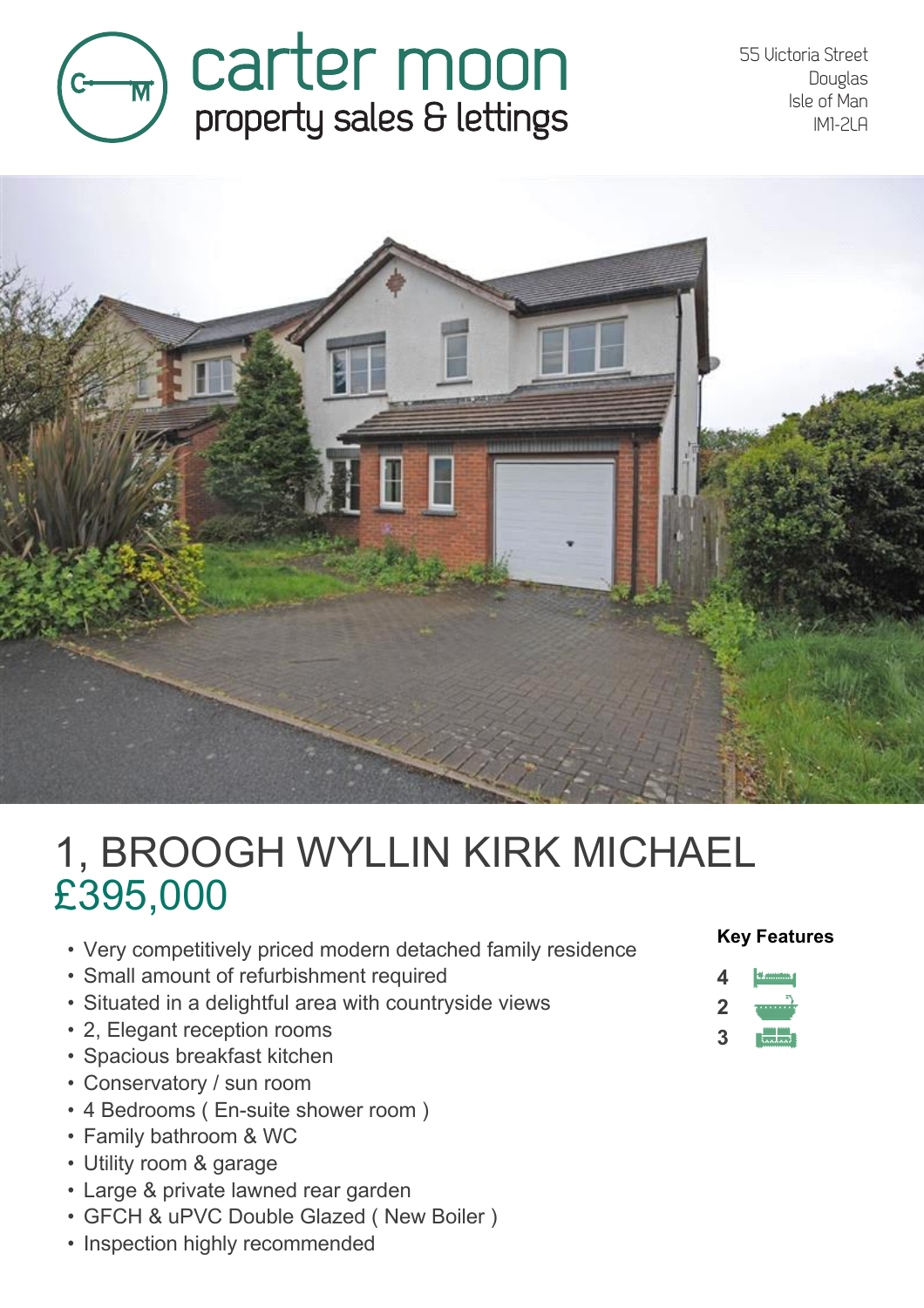#### **Full Description**

This competitively priced detached property offers excellent family accommodation throughout with 2 large reception rooms, conservatory, well fitted dining kitchen with utility & integral garage off, 4 good sized bedroom ( master with En-Suite shower room ) family bathroom & separate W.C. The property sits on a generous corner plot with brick paved front driveway & fully enclosed private rear garden. Pleasant countryside views to the front of the house. Internally the property needs a small amount of cosmetic work but the price truly reflects that. Kirk Michael village & all amenities is located just around corner along with delightful wild sandy beach. As the listing agent I would highly recommend booking an appointment for this one !

Full details & measurements are as follows -

Ground floor.

Brick paved driveway & pathway leading to front entrance with night light. Glazed & timber door to-

HALLWAY

Cove ceiling. Telephone connection. Double radiator. Smoke alarm. Staircase to upper floor. Side window that provides natural light.

W.C ( 5ft 4 - 3ft 8 ) Fitted with a 2 piece suite comprising pedestal wash hand basin & toilet. Fitted mirror cabinet. Attractive tiled flooring. Natural light.

Reception rooms.

LOUNGE / SITTING ROOM ( 15ft 5 - 13ft 8 )

Spacious & airy with pleasant front aspect views. Cove ceiling. Attractive solid oak flooring. Wall mounted lights. TV/SAT connection. Multiple power points. Wide opening to -

DINING ROOM ( 10ft - 9ft 9 )

Bright room with ample space for 6 seater dining suite. Cove ceiling. Matching oak flooring. Power points. Rear garden aspect.

#### BREAKFAST KITCHEN ( 17ft 2 - 10ft 8 )

Attractive kitchen that's fitted with a good range of Oak fronted base, wall & drawer units. Generous Granite effect work surfaces incorporating a 1.5 stainless steel sink unit with mixer tap & drainer. Tiled splash backs. Nice terracotta style tiled flooring. Multiple down lighting. Cove ceiling. Ample power points. Deep storage cupboard. Appliances include - 4-ring gas cooker/oven with stainless steel filter hood above. Integrated fridge / freezer & dishwasher. Double French doors to -

CONSERVATORY / SUN ROOM ( 12ft 2 - 10ft 8 )

Matching Terracotta tiled flooring. Double radiator. Multiple power points. Doors to rear garden.

UTILTY ROOM ( 9ft 2 - 5ft 7 )

Fitted base unit & work surfaces that incorporates a stainless steel sink unit with mixer tap. Plumbing for washing machine & dryer. Terracotta flooring. Cove ceiling. Doors to side garden &

INTEGRAL GARAGE ( 15ft - 9ft 6 ) Sectional up & over door. Power & lighting. Wall mounted new Ariston gas boiler & mega flow system.

First floor.

LANDING AREA- Loft access. Cove ceiling. Built-in storage cupboard. Smoke alarm.

MASTER BEDROOM ( 14ft 7 - 10ft 5 )

Well proportioned room with ample space for stand alone furnishings. Cove ceiling. Multiple power sockets. Lovely countryside front views.

EN-SUITE SHOWER ROOM ( 8ft 8 - 6ft 6 )

Fitted with a modern suite comprising walk-in fully tiled shower cubicle. pedestal wash hand basin & toilet. Attractive tiled walls. Deep set linen cupboard. Glazed window for natural light.

BEDROOM 2 (10ft 10 - 10ft ) Well proportioned room with rear garden aspect. Cove ceiling. TV connection. Multiple power points.

BEDROOM 3 ( 11ft 6 - 9ft 8 )

Again pleasant front aspect countryside views. Ample space for stand alone furnishings. Cove ceiling. Multiple power sockets.

BEDROOM 4 ( 10ft 6 - 9ft 9 ) Would also make for a nice office or Nursery ) Rear garden aspect. Cove ceiling. TV connection. Dimmer switch. Power points.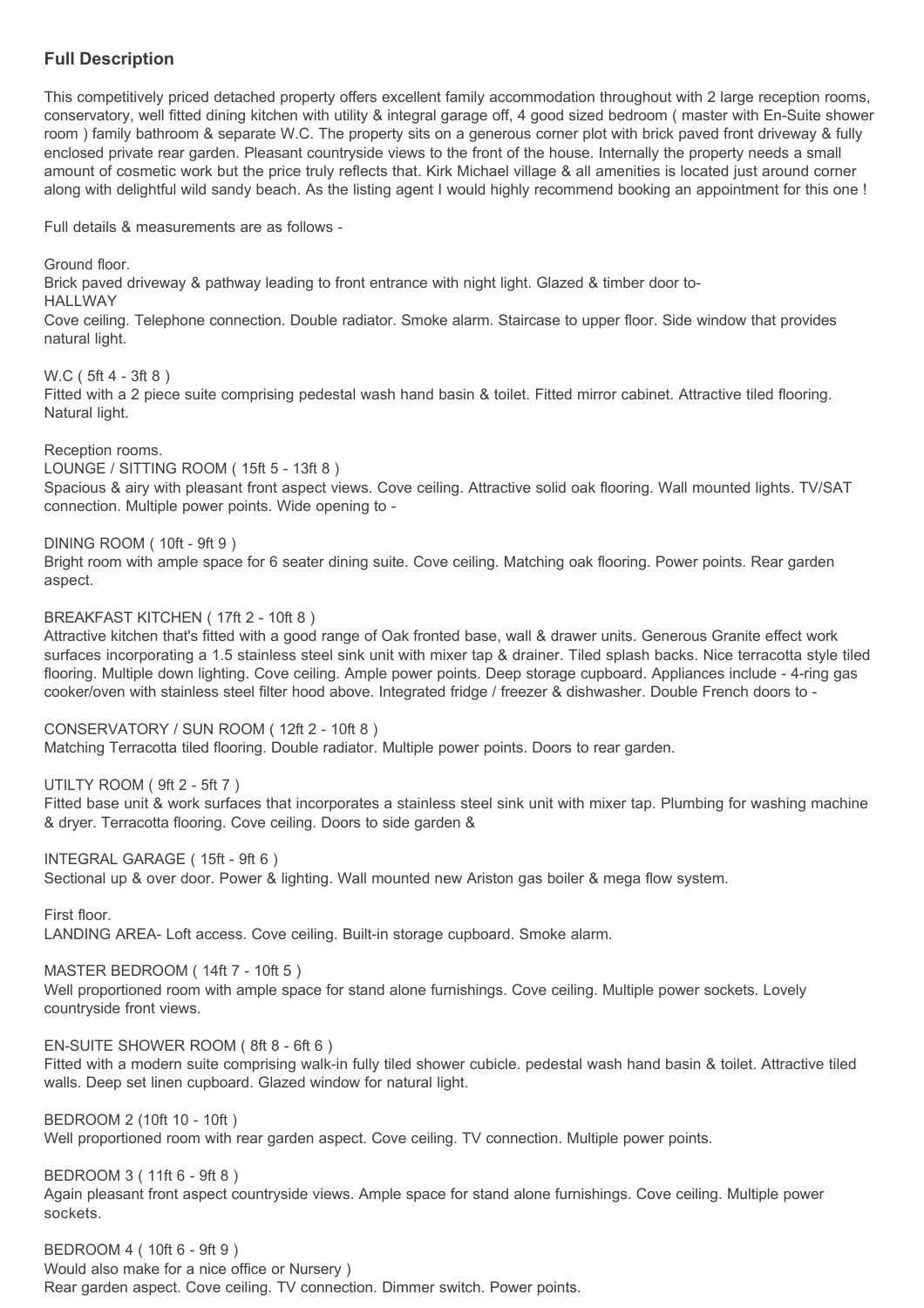